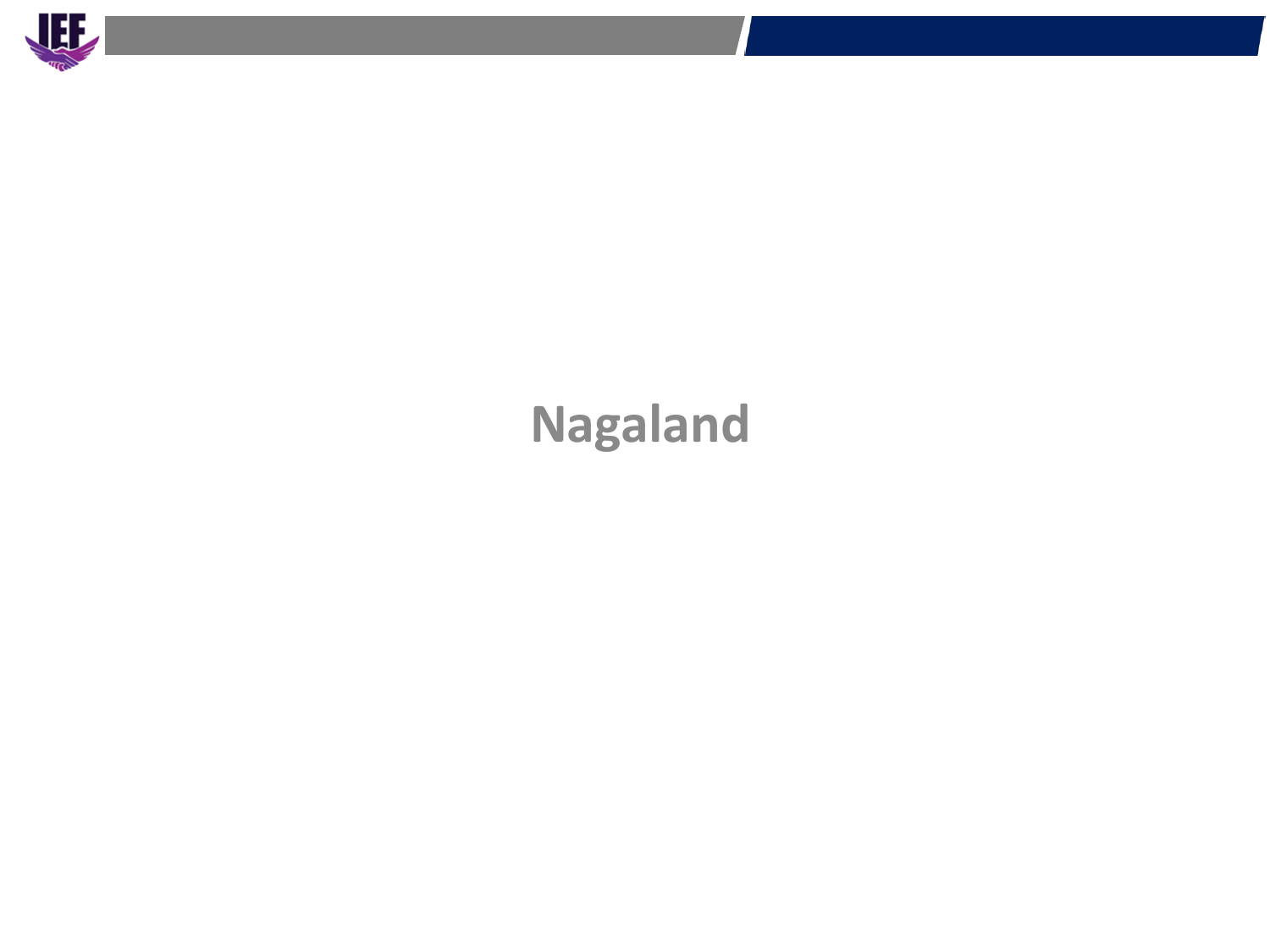

## **Nagaland Startup Policy 2019**

Nagaland Startup Policy aims to accelerate and promote local entrepreneurs in the state. Industries & Commerce department has been appointed as the nodal department to implement the Nagaland Startup Policy 2019.



<https://industry.nagaland.gov.in/wp-content/uploads/2019/07/StartUp-Nagaland-Policy-2019.pdf>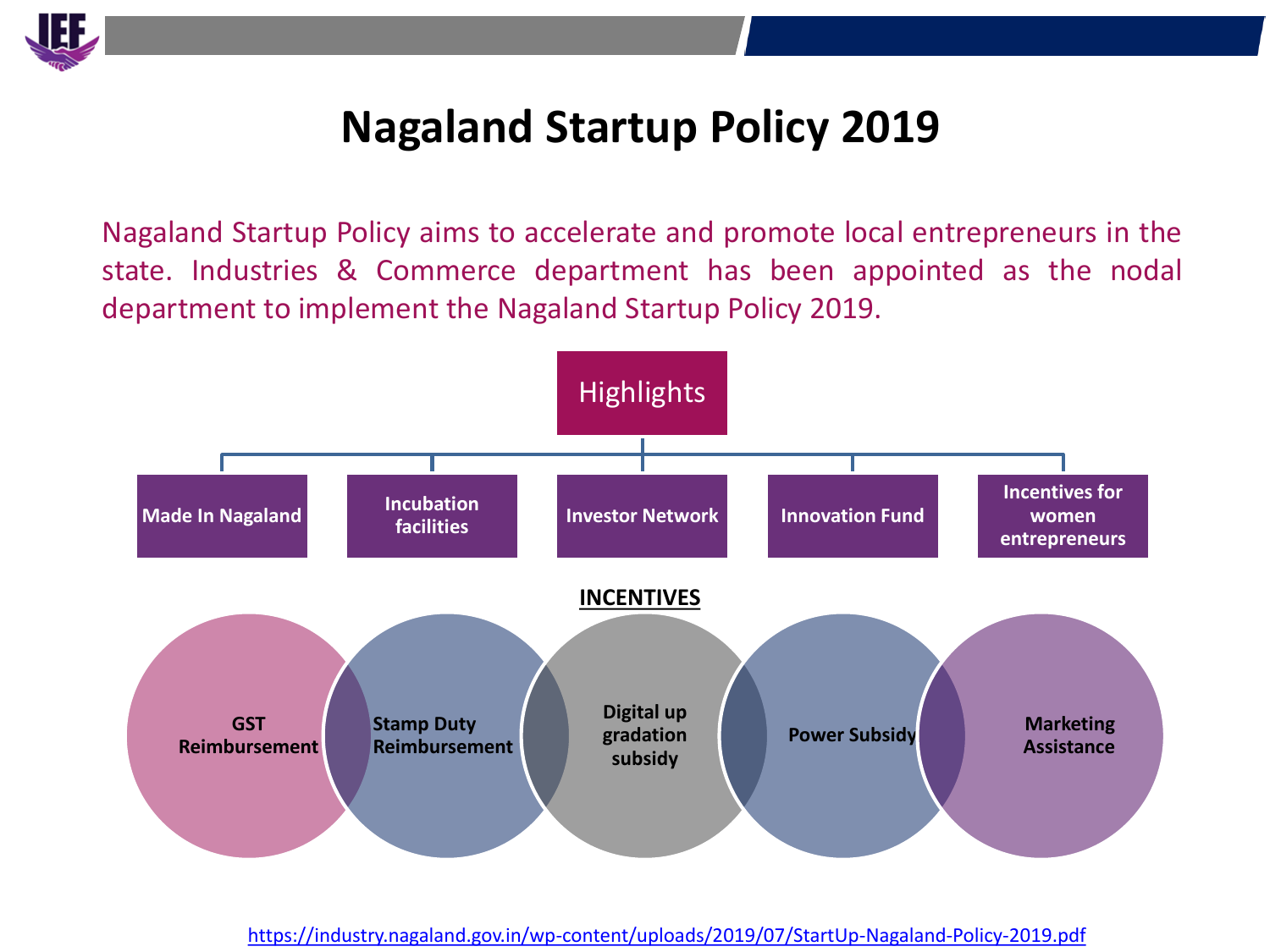

## **North East Venture Fund (NEDFI)**

North East Venture Fund is a dedicated venture capital fund for the NorthEastern Region with a corpus of 100 Crores.



**Early & Growth Stage Investments FOCUS SECTORS:**



<https://www.nedfi.com/nedfiventure>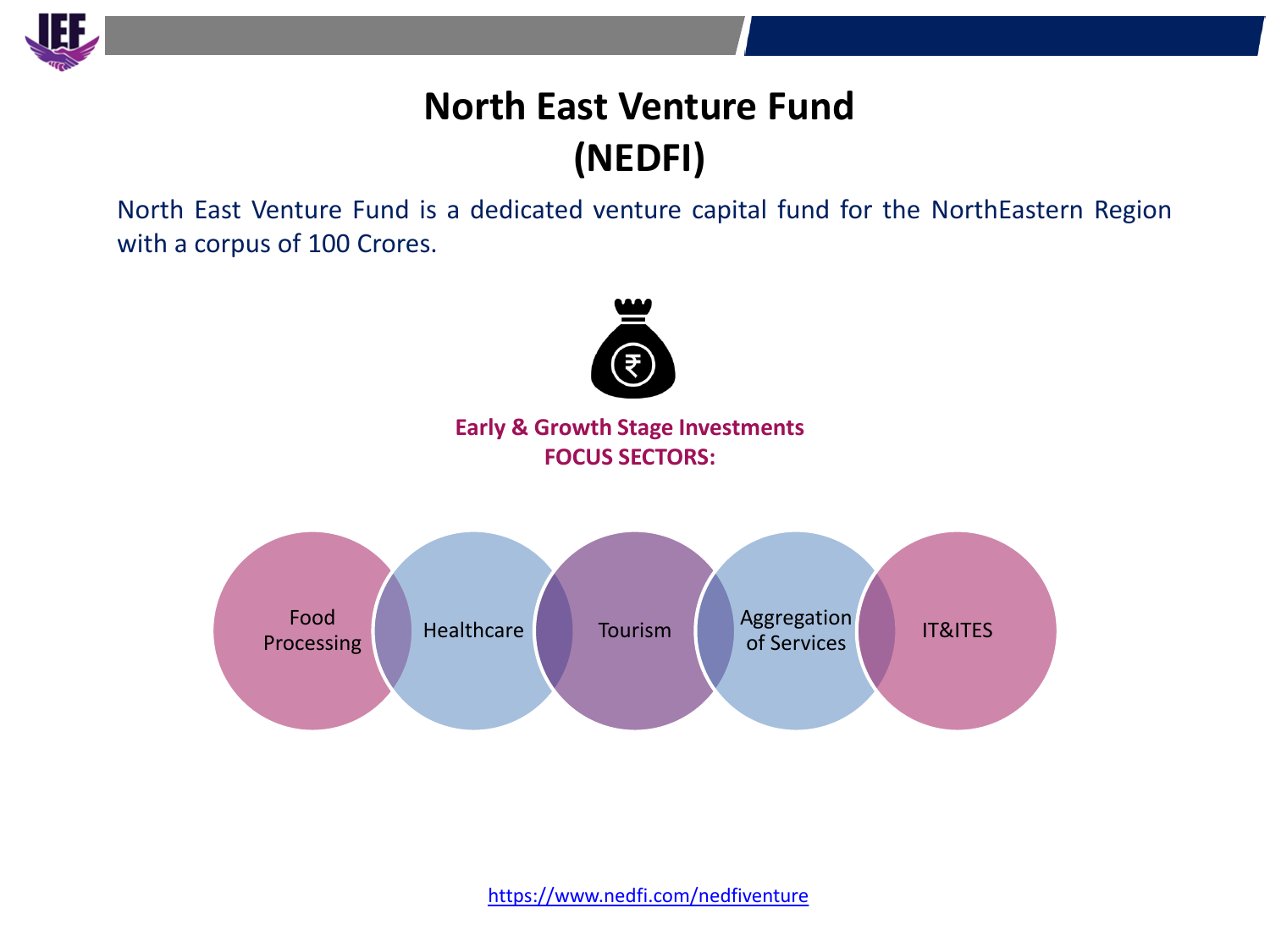

### **Nagaland Industrial Policy 2004**

The policy has provisions for developing small services and business sectors by providing skills training and incentives to the local entrepreneurs.

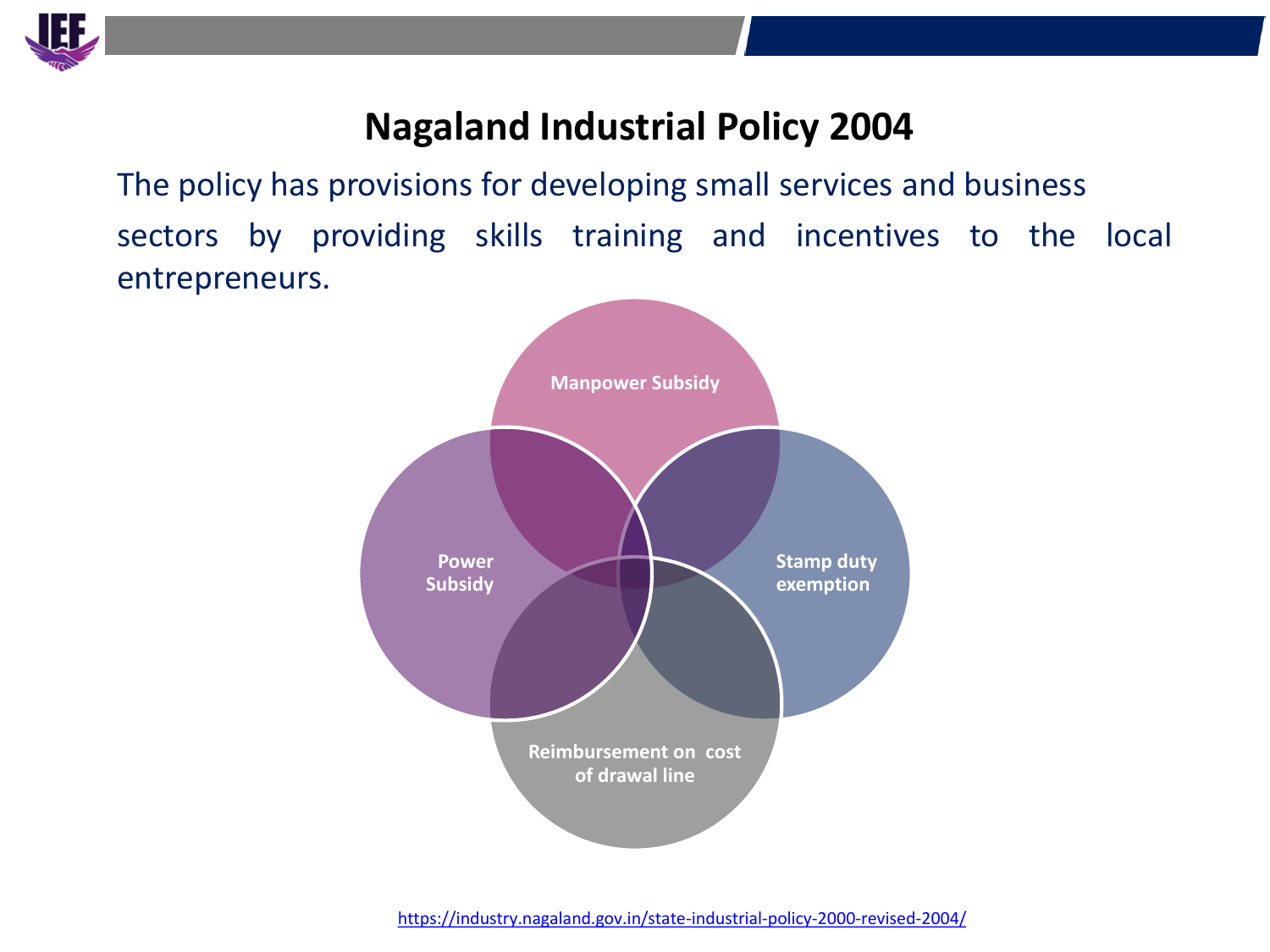

#### **Nagaland IT Policy 2004**

The policy aims at providing tax and other incentives in conformity with the State Industrial Policy and quality infrastructure to position the State as an attractive location for development and growth of information technology industry.